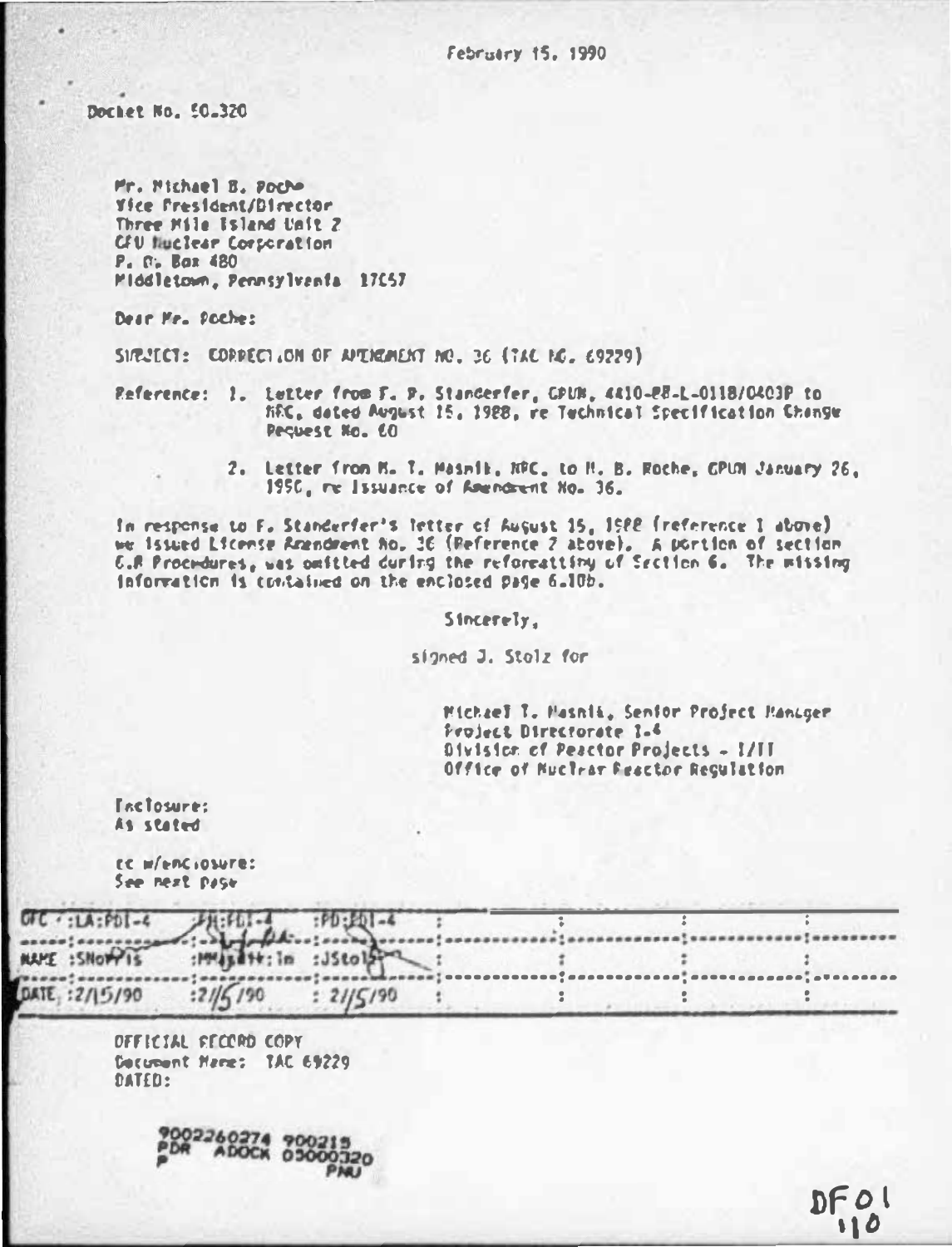Mr. M. N. Roche CPIL Shirlear Corporation

cc:

Pegional Administrator, Region { U.S. Nuclear Fegulatory Commission 475 Allendale Road ting of Prussia, PA 19406

Dr. Judith H. Johnsrud Environmental Cralition on Buclear Primer 433 Orlando Avenue State College, PA 16801

Ernest L. Blake, Jr., Esquire Shaw, Pittman, Potts, and Trowbridge 2300 N Street, N.W. Washington, DC 20037

Secretary U.S. Ruclear Regulatory Cormission Washington, DC 20555

Sally S, Klein, Chairperson Dauphin County Board of Cormissioners Dauphin County Courthouse Front and Harbot Streets Harrisburg, PA 17120

Thomas M. Gerusky, Director Bureau of Radiation Protection Department of Environmental Resources P. O. Box 2063 Marrisburg, PA 17120

Ad Crahle Lancaster New Era **8 Hest King Street** Lancaster, PA 17601

U.S. Department of Energy P. O. Box 28 Middletown, PA 17057

David J. HcCoff Office of LVR Safety and Technology  $N<sub>1</sub>$ U.S. Department of Energy Washington, DC 20545

Three Hile Island Nuclear Station  $1 - 10$   $10 - 2$ 

Frank Lynch, Editorial The Patriot **812 Market Street** Harrisburg, PA 17105

**Fabert B. Rorsum Babcock & Wilcom Nuclear Power Oivision** Suite SZS 1700 Pockville Fike Rocky111e. PD 20852

Marvin 1, Levis 7801 Roosevelt Blvd. 062 Philadelphia, PA 19152

Jane Lew 183 Yalley Road Etters, PA 17319

Walter W. Cohen, Consumer Advorate Department of Justice Strawberry Square, 14th Floor Harrisburg, FA 17127

Mr. Edwin Kinter **Executive Vice President CPU Nuclear Corporation** 100 Interpace Partway Parstppany, NJ 07054

U.S. Environmental Prot. Agency Pecion III Office Attn: ElS Coordinator **RAI Chestnut Street** Philadelphia, PA 19107

Francis I. Young Sentor Pesident Inspector (THI-1) U.S.M.R.C.<br>Post Office Box 311 Hiddletown, Pennsylvania 17057